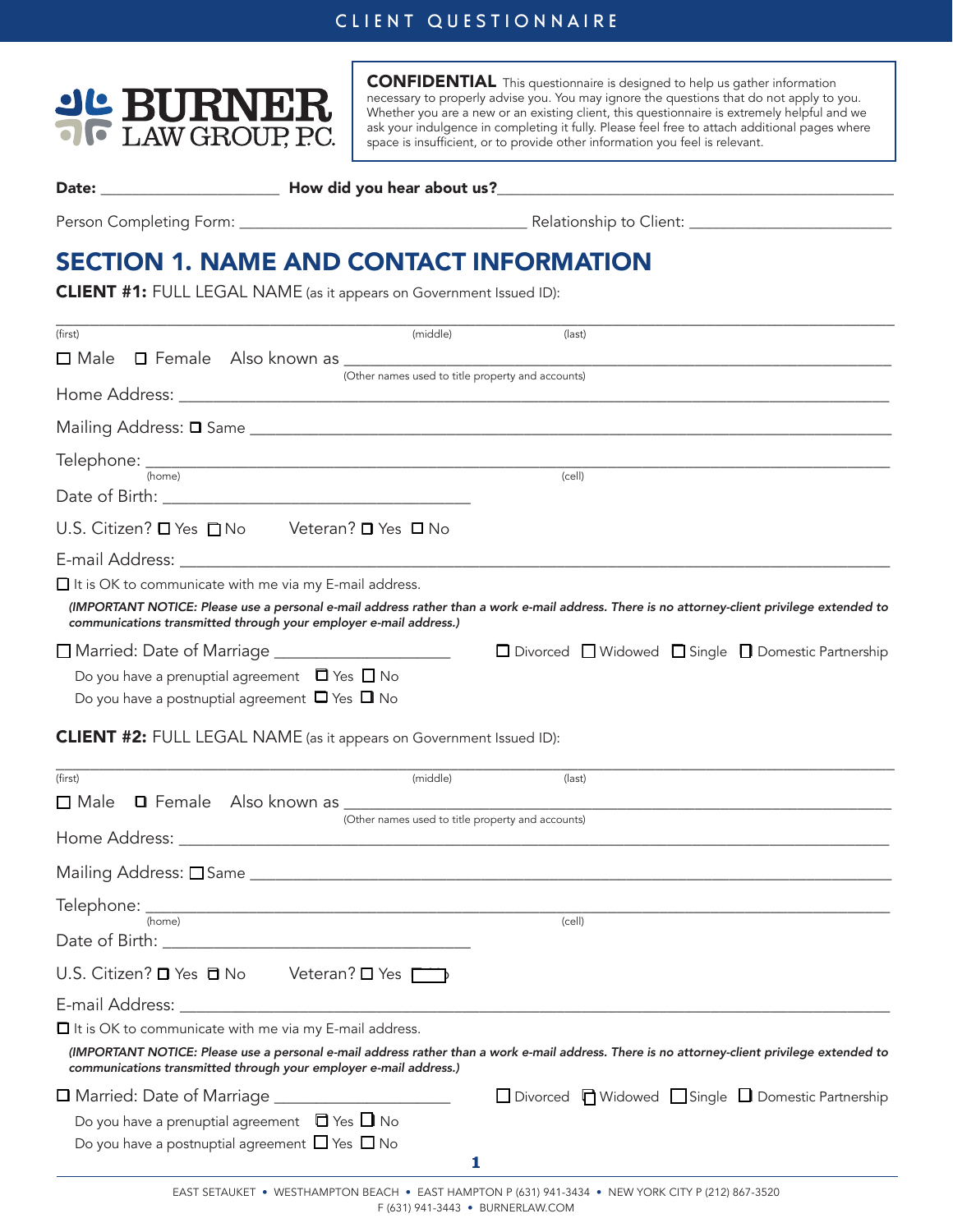| (name)                                                                                                     |               |                 |                                                    |               |
|------------------------------------------------------------------------------------------------------------|---------------|-----------------|----------------------------------------------------|---------------|
|                                                                                                            |               |                 |                                                    |               |
| (name)                                                                                                     |               |                 |                                                    |               |
|                                                                                                            |               |                 |                                                    |               |
| <b>SECTION 2. CHILDREN</b>                                                                                 |               |                 |                                                    |               |
| List all children. Copy and attach additional pages if needed.                                             |               |                 |                                                    |               |
| Please confirm how your child's name appears on a Government Issued ID. Total number of children: ________ |               |                 |                                                    |               |
| 1.<br>(FULL LEGAL NAME) (date of birth)                                                                    |               |                 |                                                    |               |
| PARENT: □ Client #1 □ Client #2 □ Both                                                                     |               |                 | $\square$ Male                                     | □Female       |
|                                                                                                            |               |                 |                                                    |               |
|                                                                                                            |               |                 |                                                    |               |
|                                                                                                            |               |                 |                                                    |               |
|                                                                                                            |               |                 |                                                    |               |
| Deceased<br>(date of death)                                                                                |               |                 | Child has surviving children? $\Box$ Yes $\Box$ No |               |
| Adopted _____________________<br>(date of adoption)                                                        |               |                 |                                                    |               |
|                                                                                                            |               |                 |                                                    |               |
| 2.<br>(FULL LEGAL NAME)                                                                                    |               | (date of birth) |                                                    |               |
| PARENT: Q Client #1 Q Client #2                                                                            | <b>口</b> Both |                 | <b>Male</b>                                        | $\Box$ Female |
|                                                                                                            |               |                 |                                                    |               |
| Mailing Address: □ Same                                                                                    |               |                 | Cell Phone:                                        |               |
| Email Address: Email Address:                                                                              |               |                 |                                                    |               |
| D Deceased                                                                                                 |               |                 | Child has surviving children? $\Box$ Yes $\Box$ No |               |
| (date of death)                                                                                            |               |                 |                                                    |               |
| $\Box$ Adopted<br>(date of adoption)                                                                       |               |                 |                                                    |               |

| З.                                                    | the contract of the contract of the contract of the contract of the contract of |                  |                                                    |               |
|-------------------------------------------------------|---------------------------------------------------------------------------------|------------------|----------------------------------------------------|---------------|
| (FULL LEGAL NAME)                                     |                                                                                 | (date of birth)  |                                                    |               |
| PARENT: $\Box$ Client #1 $\Box$ Client #2 $\Box$ Both |                                                                                 |                  | $\Box$ Male                                        | $\Box$ Female |
|                                                       |                                                                                 |                  |                                                    |               |
|                                                       |                                                                                 |                  |                                                    |               |
|                                                       |                                                                                 |                  |                                                    |               |
| $\Box$ Deceased<br>(date of death)                    |                                                                                 |                  | Child has surviving children? $\Box$ Yes $\Box$ No |               |
| $\Box$ Adopted<br>(date of adoption)                  |                                                                                 |                  |                                                    |               |
|                                                       |                                                                                 | $\boldsymbol{2}$ |                                                    |               |
|                                                       |                                                                                 |                  |                                                    |               |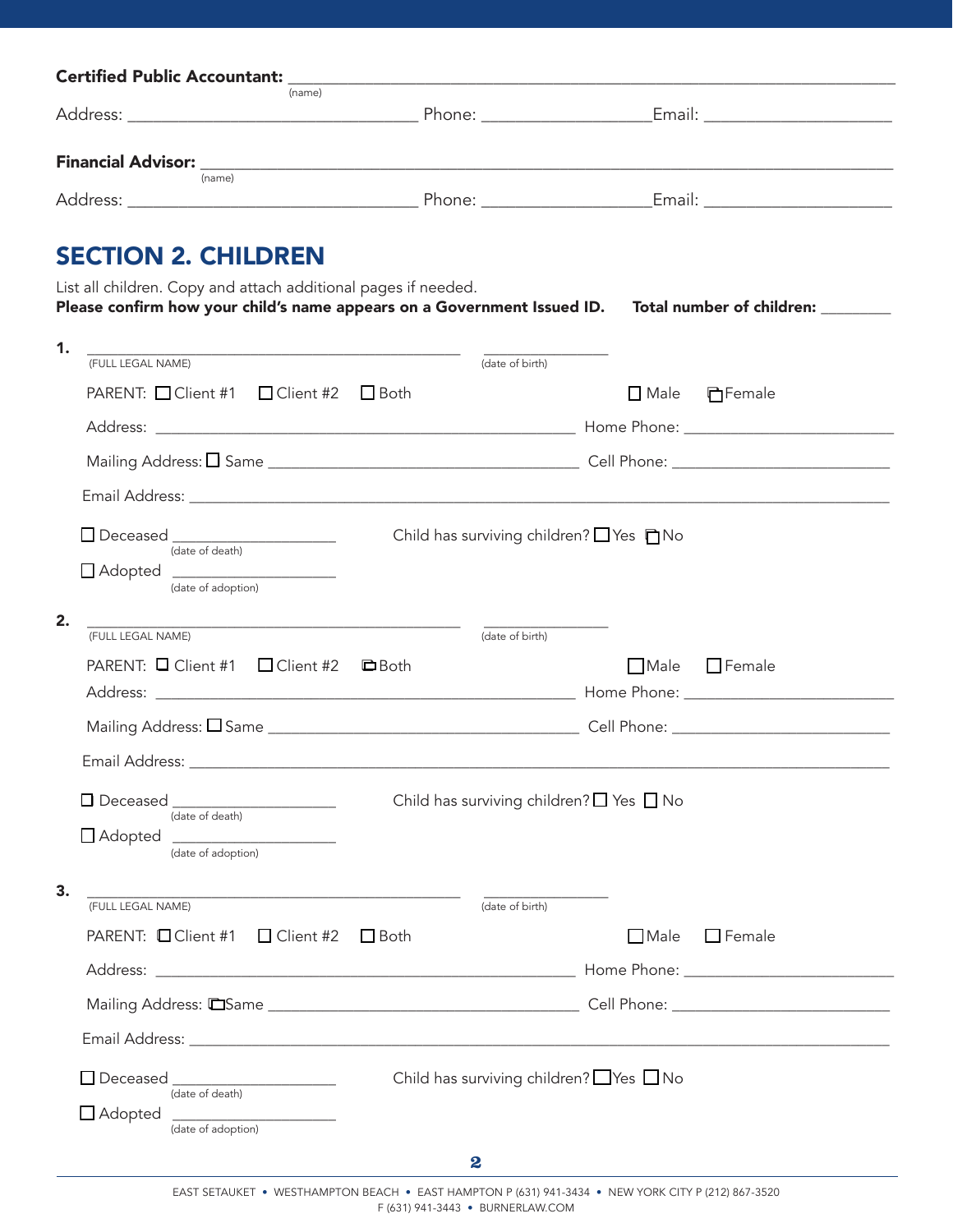| 4. | <u>and the contract of the contract of the contract of the contract of the contract of the contract of the contract of the contract of the contract of the contract of the contract of the contract of the contract of the contr</u>                                         |                                                    |                |                  |
|----|------------------------------------------------------------------------------------------------------------------------------------------------------------------------------------------------------------------------------------------------------------------------------|----------------------------------------------------|----------------|------------------|
|    | (FULL LEGAL NAME)                                                                                                                                                                                                                                                            | (date of birth)                                    |                |                  |
|    | PARENT: Client #1 □ Client #2 □ Both                                                                                                                                                                                                                                         |                                                    | $\square$ Male | $\square$ Female |
|    |                                                                                                                                                                                                                                                                              |                                                    |                |                  |
|    |                                                                                                                                                                                                                                                                              |                                                    |                |                  |
|    |                                                                                                                                                                                                                                                                              |                                                    |                |                  |
|    | □ Deceased _____________________<br>(date of death)                                                                                                                                                                                                                          | Child has surviving children? $\Box$ Yes $\Box$ No |                |                  |
|    | □ Adopted _____________________<br>(date of adoption)                                                                                                                                                                                                                        |                                                    |                |                  |
| 5. |                                                                                                                                                                                                                                                                              |                                                    |                |                  |
|    | (FULL LEGAL NAME)                                                                                                                                                                                                                                                            | (date of birth)                                    |                |                  |
|    | PARENT: $\Box$ Client #1 $\Box$ Client #2                                                                                                                                                                                                                                    | $\Box$ Both                                        | $\Box$ Male    | $\Box$ Female    |
|    |                                                                                                                                                                                                                                                                              |                                                    |                |                  |
|    |                                                                                                                                                                                                                                                                              |                                                    |                |                  |
|    |                                                                                                                                                                                                                                                                              |                                                    |                |                  |
|    | Deceased _____________________<br>(date of death)                                                                                                                                                                                                                            | Child has surviving children? $\Box$ Yes $\Box$ No |                |                  |
|    | $\Box$ Adopted<br><u> 1999 - Johann Harry Harry Harry Harry Harry Harry Harry Harry Harry Harry Harry Harry Harry Harry Harry Harry Harry Harry Harry Harry Harry Harry Harry Harry Harry Harry Harry Harry Harry Harry Harry Harry Harry Harry Ha</u><br>(date of adoption) |                                                    |                |                  |

## SECTION 3. OTHER AGENTS/BENEFICIARIES

If you wish to designate individuals other than your children, please provide their information below.

| 1. | <u> 2000 - Jan Barnett, fransk politik (d. 1888)</u>                                     |                 |  |
|----|------------------------------------------------------------------------------------------|-----------------|--|
|    | (FULL LEGAL NAME)                                                                        | (date of birth) |  |
|    |                                                                                          |                 |  |
|    |                                                                                          |                 |  |
|    |                                                                                          |                 |  |
|    |                                                                                          |                 |  |
| 2. | <u> 1989 - Johann Stein, mars an deus Amerikaansk kommunister (</u><br>(FULL LEGAL NAME) | (date of birth) |  |
|    |                                                                                          |                 |  |
|    |                                                                                          |                 |  |
|    |                                                                                          |                 |  |
|    |                                                                                          |                 |  |
|    |                                                                                          | 3               |  |
|    |                                                                                          |                 |  |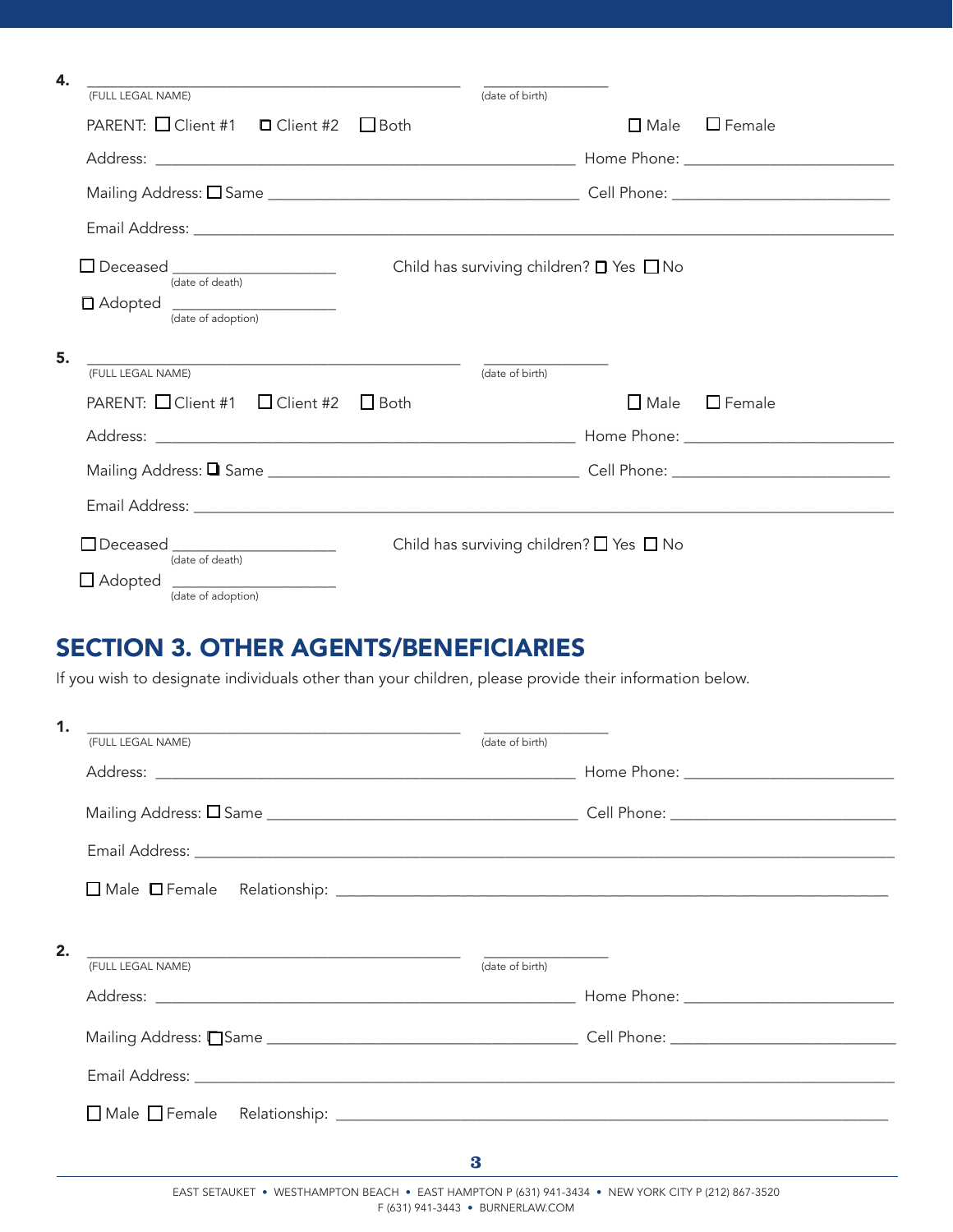## **SECTION 4. ASSETS AND INCOME**

#### CLIENT #2 CLIENT#1 **JOINT** Social Security: \$<br>
Social Security: \$<br>
1  $\sim$   $\sim$  $1.$  $\begin{tabular}{c} $ \small{ $ \mathbb{S} \hspace{-.07cm} \begin{tabular}{@{}}\quad \quad \quad & \quad \quad & \quad \quad \\ \mathbb{S} \hspace{-.07cm} \begin{tabular}{@{}}\quad \quad & \quad \quad \\ \mathbb{S} \hspace{-.07cm} \end{tabular} \end{tabular} } \end{tabular} \end{tabular} } \end{tabular}$ Pension: \$ \_\_\_\_\_\_\_\_\_\_\_\_\_\_\_\_\_\_  $2.$ 3.  $\qquad \qquad \qquad \qquad : \quad \text{\$} \qquad \qquad \qquad \text{\$} \qquad \qquad \text{\$} \qquad \qquad \Box$ 4.  $\qquad \qquad \qquad \qquad \qquad$   $\qquad \qquad$   $\qquad \qquad$   $\qquad \qquad$   $\qquad \qquad$   $\qquad \qquad$   $\qquad \qquad$   $\qquad \qquad$

#### **B. NON-FIXED MONTHLY INCOME**

A. FIXED MONTHLY INCOME

|             |  | CLIENT #1 CLIENT #2                                                                                                                                                                                                                                                                                                                                                                        | <b>JOINT</b> |
|-------------|--|--------------------------------------------------------------------------------------------------------------------------------------------------------------------------------------------------------------------------------------------------------------------------------------------------------------------------------------------------------------------------------------------|--------------|
| $\mathbf 1$ |  |                                                                                                                                                                                                                                                                                                                                                                                            |              |
| 2.          |  |                                                                                                                                                                                                                                                                                                                                                                                            |              |
|             |  |                                                                                                                                                                                                                                                                                                                                                                                            |              |
|             |  | <b>4.</b> $\qquad \qquad \qquad \qquad \qquad$ $\qquad \qquad$ $\qquad \qquad$ $\qquad \qquad$ $\qquad \qquad \qquad$ $\qquad \qquad$ $\qquad \qquad$ $\qquad \qquad$ $\qquad \qquad$ $\qquad \qquad$ $\qquad \qquad$ $\qquad \qquad$ $\qquad \qquad$ $\qquad$ $\qquad \qquad$ $\qquad$ $\qquad$ $\qquad$ $\qquad$ $\qquad$ $\qquad$ $\qquad$ $\qquad$ $\qquad$ $\qquad$ $\qquad$ $\qquad$ |              |
|             |  |                                                                                                                                                                                                                                                                                                                                                                                            |              |
|             |  |                                                                                                                                                                                                                                                                                                                                                                                            |              |

### C. CASH AND BANK ACCOUNTS (CD, Checking, Savings, etc.)

| Name of Bank/Branch | Type of Account | Balance/Value | How Title Held |
|---------------------|-----------------|---------------|----------------|
| Big Bank/Main St.   | Savings         | \$xx,xxx.x    | Jointly w/son  |
| (sample)            |                 |               |                |
|                     |                 |               |                |
|                     |                 |               |                |
|                     |                 |               |                |
|                     |                 |               |                |
|                     |                 |               |                |
|                     |                 |               |                |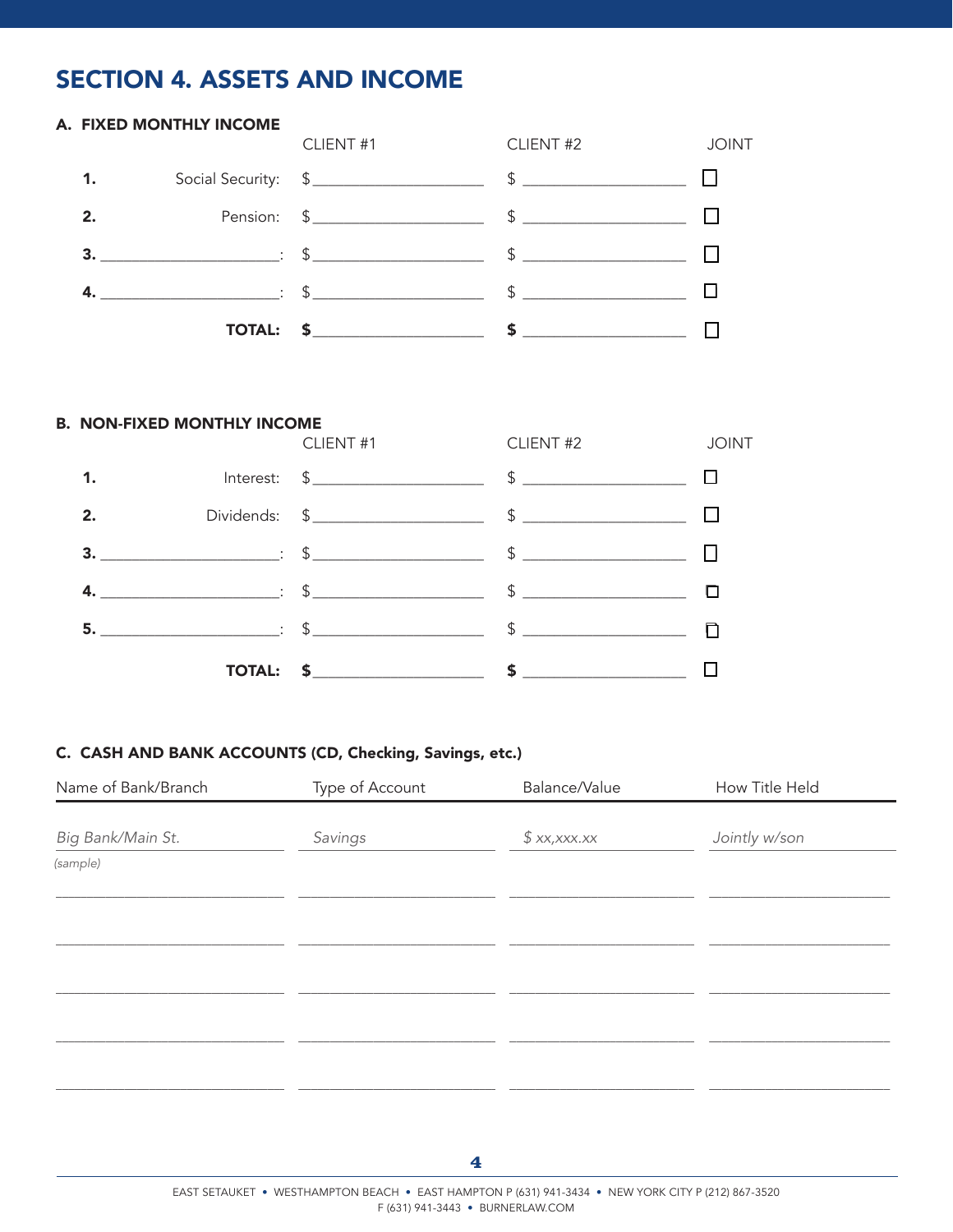### D. SECURITIES (Bonds, Marketable Securities, etc.)

| Name of Company                           | # Shares/Face Val. | Current Val.   | How Title Held |
|-------------------------------------------|--------------------|----------------|----------------|
| Acme Corp.                                | xx Shares          | $$$ x, xxx. xx | Sole owner     |
| $\overline{\left( \text{sample} \right)}$ |                    |                |                |
|                                           |                    |                |                |
|                                           |                    |                |                |
|                                           |                    |                |                |
|                                           |                    |                |                |
|                                           |                    |                |                |

### E. RETIREMENT ACCOUNTS (IRA, 401(k), 403b, Keoghs, etc.)

| Name of Institution | Owner  | Beneficiary | Contingent Bene. | <b>Current Value</b> |
|---------------------|--------|-------------|------------------|----------------------|
| <b>Big Broker</b>   | Client | Spouse      | Children         | \$xx,xxx.xx          |
| (sample)            |        |             |                  |                      |
|                     |        |             |                  |                      |
|                     |        |             |                  |                      |
|                     |        |             |                  |                      |
|                     |        |             |                  |                      |
|                     |        |             |                  |                      |
|                     |        |             |                  |                      |

### F. NON-RETIREMENT ANNUITIES

| Name of Institution | Owner  | Beneficiary                                                        | Contingent Bene. | Current Value |
|---------------------|--------|--------------------------------------------------------------------|------------------|---------------|
| <b>Big Broker</b>   | Client | Spouse                                                             | Children         | \$xx,xxx.xx   |
| (sample)            |        |                                                                    |                  |               |
|                     |        |                                                                    |                  |               |
|                     |        |                                                                    |                  |               |
|                     |        |                                                                    |                  |               |
|                     |        |                                                                    |                  |               |
|                     |        |                                                                    |                  |               |
|                     |        | G. DO YOU OWN ANY NON-FUNGIBLE TOKENS (NFTS)? $\Box$ Yes $\Box$ No |                  |               |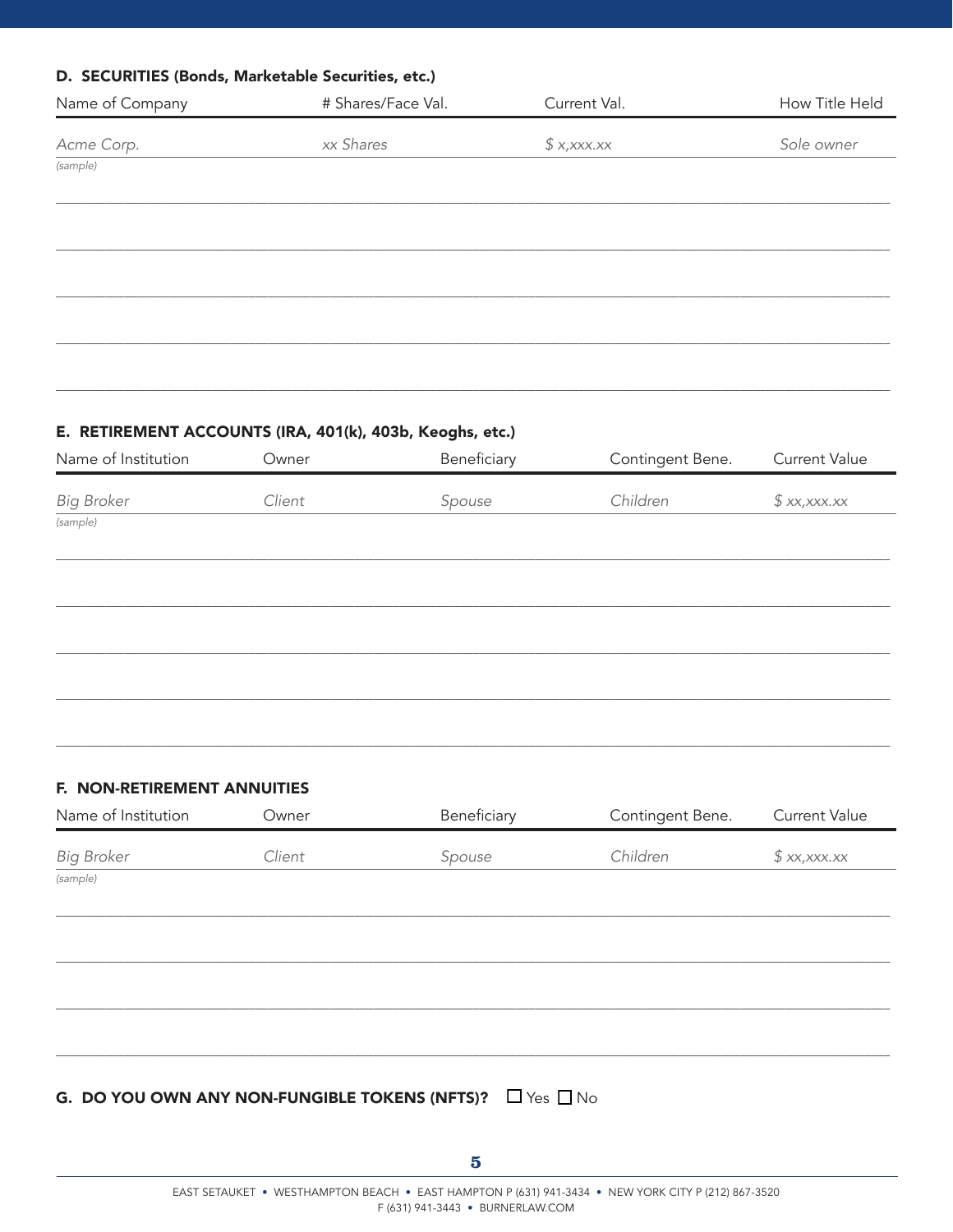## SECTION 5. REAL ESTATE PRIMARY RESIDENCE

| А. | Owners                                                          |                                                                                                                       |
|----|-----------------------------------------------------------------|-----------------------------------------------------------------------------------------------------------------------|
|    |                                                                 | PLEASE PROVIDE A COPY OF THE DEED AND MOST RECENT TAX BILL.                                                           |
|    |                                                                 |                                                                                                                       |
|    |                                                                 |                                                                                                                       |
|    |                                                                 |                                                                                                                       |
|    |                                                                 | Is it a Reverse Mortgage? $\Box$ Yes $\Box$ No                                                                        |
|    |                                                                 |                                                                                                                       |
|    |                                                                 | <b>B.</b> If the property was PURCHASED, please provide the following:                                                |
|    | 1.                                                              |                                                                                                                       |
|    | 2.                                                              |                                                                                                                       |
|    | C. If the property was INHERITED, please provide the following: |                                                                                                                       |
|    |                                                                 |                                                                                                                       |
|    | <b>1.</b> Month/Year Inherited:                                 | <u> 1989 - Johann John Stein, markin fan de Amerikaansk kommunent fan de Amerikaanske kommunent fan de Amerikaans</u> |
|    | <b>2.</b> Value when Inherited:                                 |                                                                                                                       |

## D. REAL ESTATE OTHER THAN PRIMARY RESIDENCE (Including Timeshares, Co-Ops, Vacant Land, Etc.)

| Address                     | How Title Held             | Cost (Basis) | Market Value               | Mortgage Balance           |
|-----------------------------|----------------------------|--------------|----------------------------|----------------------------|
| 123 Main Street<br>(sample) | $\frac{1}{2}$ xxx, xxx. xx | Joint tenant | $\frac{1}{2}$ xxx, xxx. xx | $\frac{1}{2}$ xxx, xxx. xx |
|                             |                            |              |                            |                            |
|                             |                            |              |                            |                            |
|                             |                            |              |                            |                            |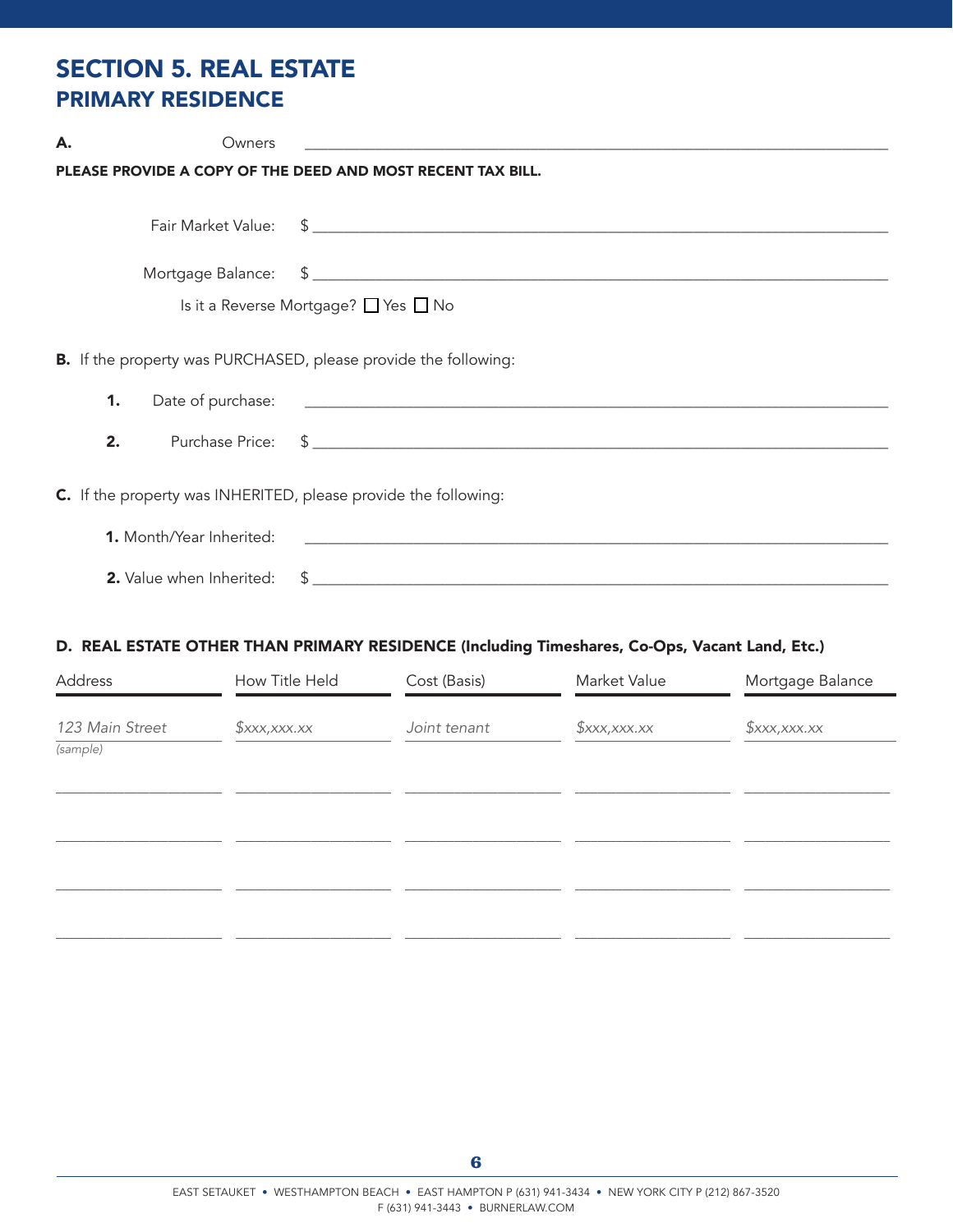# SECTION 6. INSURANCE

### A. INSURANCE: LIFE

| Name of Insurer            | Policy Owner                        | Type of Policy | Beneficiary           | Cash Surrender<br>Value | Death Benefit<br>Value |
|----------------------------|-------------------------------------|----------------|-----------------------|-------------------------|------------------------|
| Acme Insurance<br>(sample) | Name                                | Whole Life     | Spouse, then children | \$10,000                | \$10,000               |
|                            |                                     |                |                       |                         |                        |
|                            | <b>B. INSURANCE: LONG-TERM CARE</b> |                |                       |                         |                        |
| Name of Insurer            | Policy Owner                        | Type of Policy | Beneficiary           | Cash Surrender<br>Value | Death Benefit<br>Value |
| Acme Insurance<br>(sample) | Name                                | Whole Life     | Spouse, then children | \$10,000                | \$10,000               |

 $\Box \Box \Box \Box \Box \Box \Box \Box \Box$  . The set of the set of the set of the set of the set of the set of the set of the set of the set of the set of the set of the set of the set of the set of the set of the set of the set of the set of

 $\Box \Box \Box \Box \Box \Box \Box \Box \Box$  . The set of the set of the set of the set of the set of the set of the set of the set of the set of the set of the set of the set of the set of the set of the set of the set of the set of the set of

 $\Box \Box \Box \Box \Box \Box \Box \Box \Box$  . The set of the set of the set of the set of the set of the set of the set of the set of the set of the set of the set of the set of the set of the set of the set of the set of the set of the set of

#### C. INSURANCE: HEALTH

| Name of Insurer | Policy Owner | Type of Policy                                                               | Beneficiary           | Cash Surrender<br>Value | Death Benefit<br>Value |
|-----------------|--------------|------------------------------------------------------------------------------|-----------------------|-------------------------|------------------------|
| Acme Insurance  | Name         | Whole Life                                                                   | Spouse, then children | \$10,000                | \$10,000               |
| (sample)        |              |                                                                              |                       |                         |                        |
|                 |              |                                                                              |                       |                         |                        |
|                 |              |                                                                              |                       |                         |                        |
|                 |              | Do you have supplemental health insurance? $\Box$ Yes Cost per month: $\Box$ |                       |                         |                        |

D. BUSINESS INTERESTS

Please provide a short description giving the name, location, percentage owned, names and relationship of co-owners, and the form of ownership (i.e., sole proprietorship, closely held corporation, partnership, etc.). Please bring a copy of any agreements, financial statements, etc.

 $\Box \Box \Box \Box \Box \Box \Box \Box$  . The set of the set of the set of the set of the set of the set of the set of the set of the set of the set of the set of the set of the set of the set of the set of the set of the set of the set of th

 $\Box \Box \Box \Box \Box \Box \Box \Box$  . The set of the set of the set of the set of the set of the set of the set of the set of the set of the set of the set of the set of the set of the set of the set of the set of the set of the set of th

 $\Box \Box \Box \Box \Box \Box \Box \Box$  . The set of the set of the set of the set of the set of the set of the set of the set of the set of the set of the set of the set of the set of the set of the set of the set of the set of the set of th

 $\Box$  No